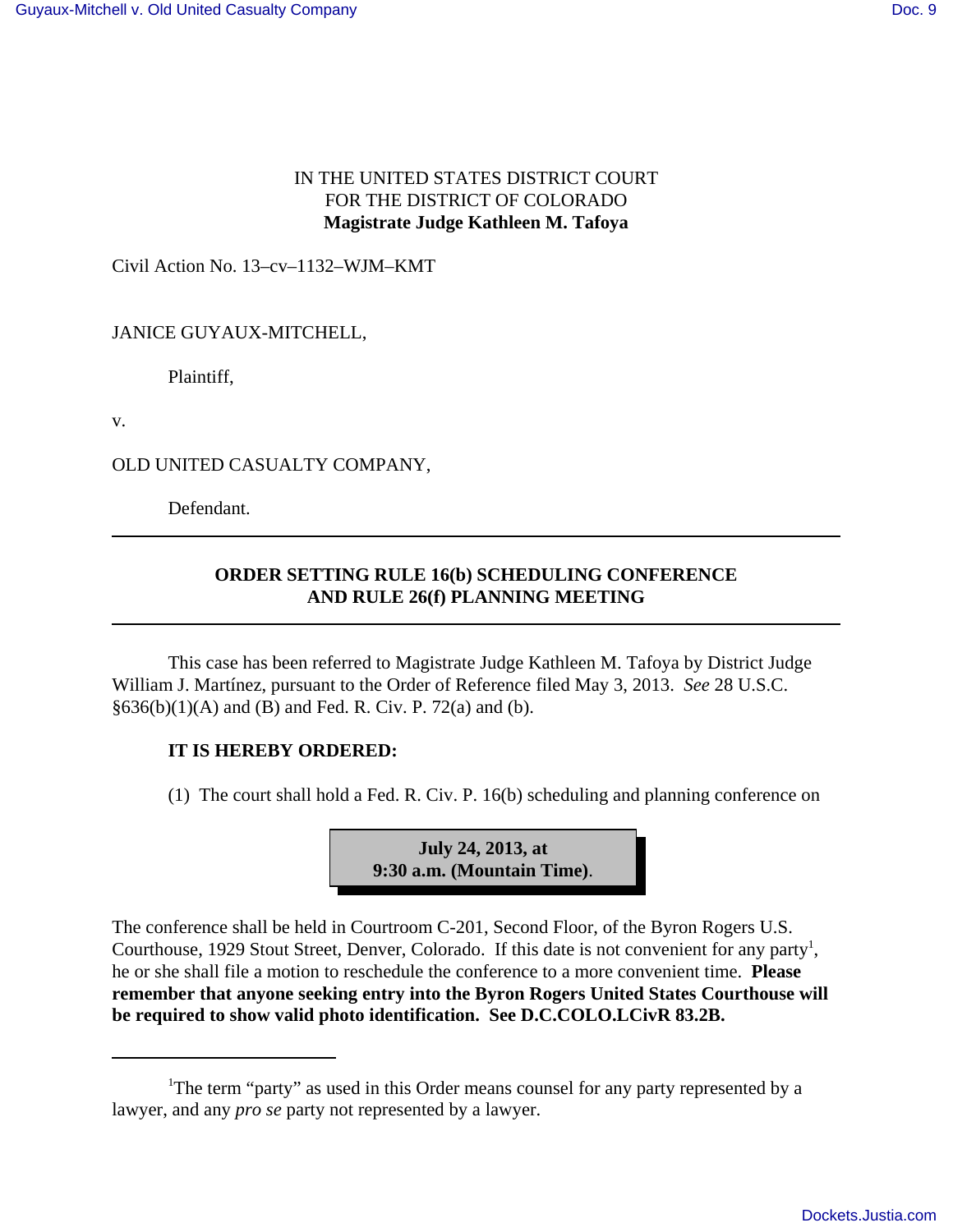A copy of instructions for the preparation of a scheduling order and a form scheduling order can be downloaded from the Court's website at www.co.uscourts.gov/forms-frame.htm (Click on "Civil Forms" in the blue box at the top of the screen and scroll down to the bold heading "Standardized Order Forms"). Parties shall prepare the proposed scheduling order in accordance with the Court's form.

The parties shall submit their proposed scheduling order, pursuant to District of Colorado Electronic Case Filing ("ECF") Procedures V.5.12., on or before:

> **5:00 p.m. (Mountain Time) on July 17, 2013.**

Attorneys and/or *pro se* parties not participating in ECF shall submit their proposed scheduling order on paper to the Clerk's Office. However, if any party in the case is participating in ECF, it is the responsibility of that party to submit the proposed scheduling order pursuant to the District of Colorado ECF Procedures.

The plaintiff shall notify all parties who have not yet entered an appearance of the date and time of the scheduling/planning conference, and shall provide a copy of this Order to those parties.

(2) In preparation for the scheduling/planning conference, the parties are directed to confer in accordance with Fed. R. Civ. P. 26(f), on or before:



The court strongly encourages the parties to meet face to face, but should that prove impossible, the parties may meet by telephone conference. All parties are jointly responsible for arranging and attending the Rule 26(f) meeting.

During the Rule 26(f) meeting, the parties shall discuss the nature and basis of their claims and defenses and the possibilities for a prompt settlement or resolution of the case, make or arrange for the disclosures required by Fed. R. Civ. P. 26(a)(1), and develop their proposed scheduling/discovery plan. The parties should also discuss the possibility of informal discovery, such as conducting joint interviews with potential witnesses, joint meetings with clients, depositions via telephone, or exchanging documents outside of formal discovery.

In those cases in which: (i) the parties' substantive allegations involve extensive computer-generated records; (ii) a substantial amount of disclosure or discovery will involve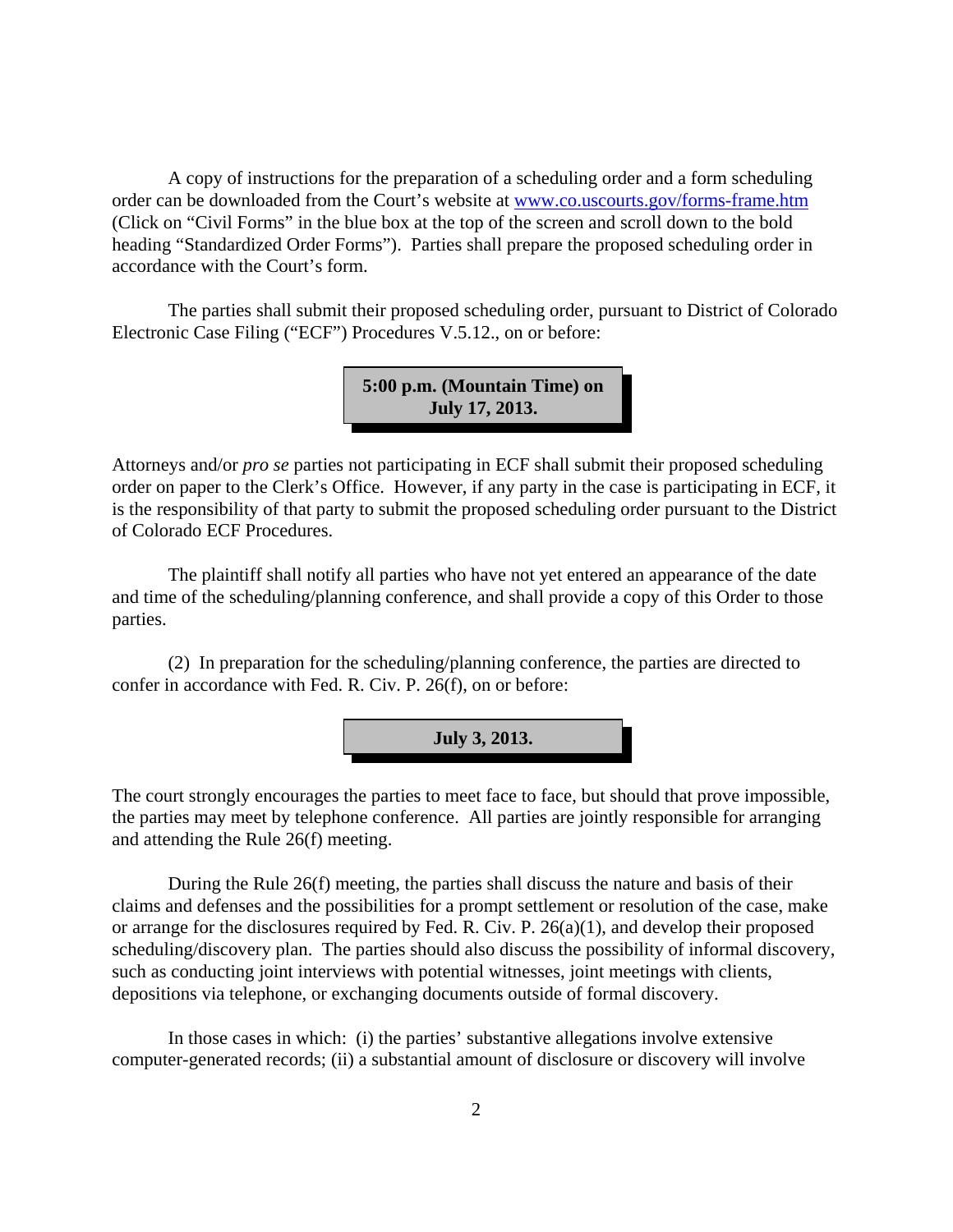information or records in electronic form (*i.e.,* e-mail, word processing, databases); (iii) expert witnesses will develop testimony based in large part on computer data and/or modeling; or (iv) any party plans to present a substantial amount of evidence in digital form at trial, the parties shall confer regarding steps they can take to preserve computer records and data, facilitate computer-based discovery and who will pay costs, resolve privilege issues, limit discovery costs and delay, and avoid discovery disputes relating to electronic discovery. The parties shall be prepared to discuss these issues, as appropriate, in the proposed Scheduling Order and at the scheduling and planning conference.

These are the minimum requirements for the Rule 26(f) meeting. The parties are encouraged to have a comprehensive discussion and are required to approach the meeting cooperatively and in good faith. The parties are reminded that the purpose of the Rule 26(f) meeting is to expedite the disposition of the action, discourage wasteful pretrial activities, and improve the quality of any eventual trial through more thorough preparation. The discussion of claims and defenses shall be a substantive, meaningful discussion.

The parties are reminded that pursuant to Fed. R. Civ. P. 26(d), no discovery shall be sought prior to the Rule 26(f) meeting.

(3) The parties shall comply with the mandatory disclosure requirements of Fed. R. Civ. P.  $26(a)(1)$  on or before:



Counsel and parties are reminded that mandatory disclosure requirements encompass computerbased evidence which may be used to support claims or defenses. Mandatory disclosures must be supplemented by the parties consistent with the requirements of Fed. R. Civ. P. 26(e). Mandatory disclosures and supplementation are not to be filed with the Clerk of the Court.

(4) All parties are expected to be familiar with the United States District Court for the District of Colorado Local Rules of Practice (D.C.COLO.LCivR.). Copies are available from Office of the Clerk, United States District Court for the District of Colorado, or through the District Court's web site: www.cod.uscourts.gov.